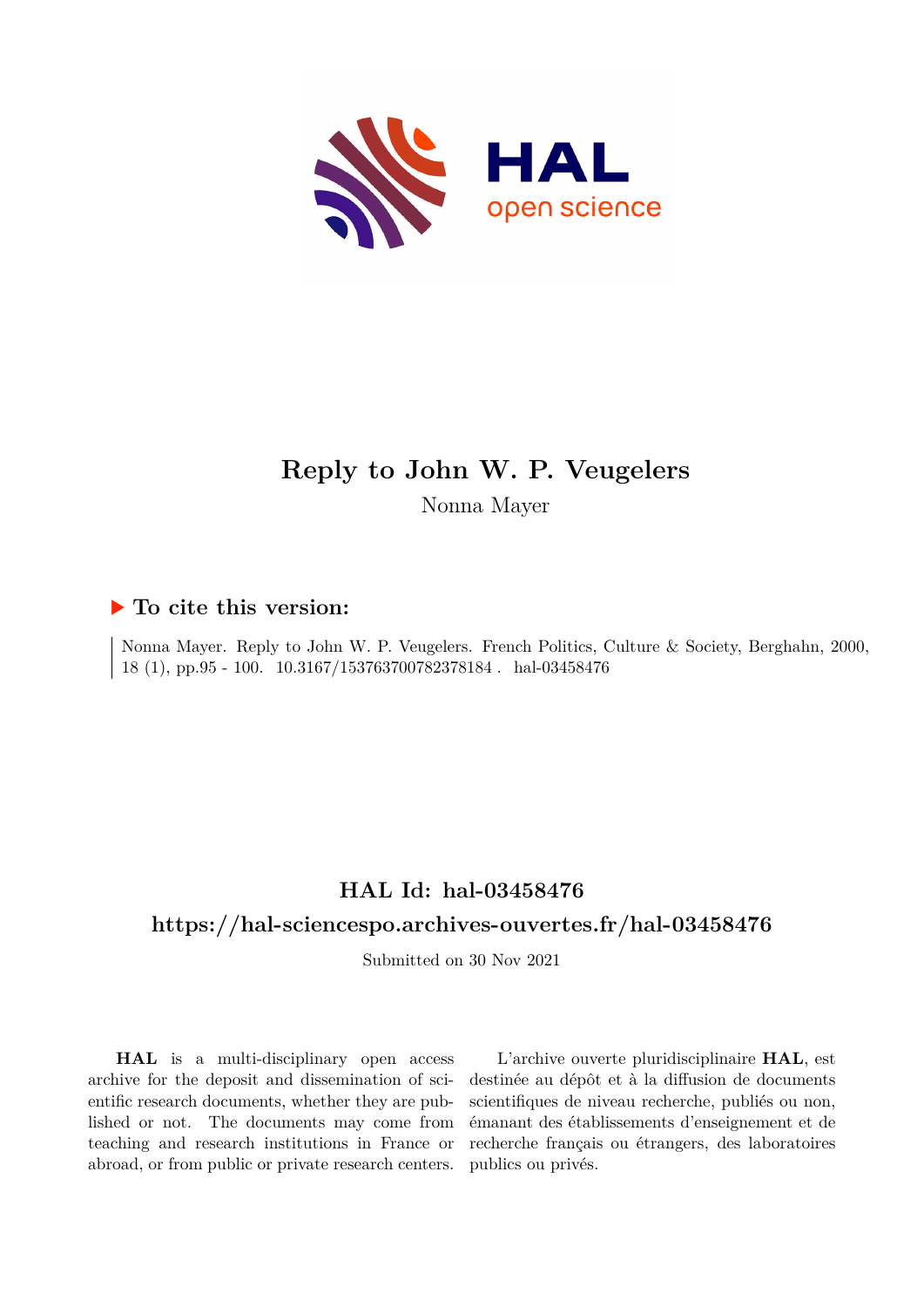#### Reply to John W. P. Veugelers

*Nonna Mayer* CNRS-CEVIPOF, Paris

It is always instructive to learn what others see in your book, especially in the eyes of an expert of the European extreme Right such as Jack Veugelers. He reads *Ces Français qui votent FN* as a study in "the social basis of party politics," relying on survey data and showing "a predilection for multivariate analysis" which he obviously does not share. Although he admits that my approach sheds light on problems such as the double nature of the FN's constituency, the decisive influence of gender, or the relation between the votes for Le Pen's party and the local presence of immigrants, $<sup>1</sup>$  he expresses some doubts about</sup> "the scope and precision" as well as "the reliability" of the book's methodology. I should have gone "beyond data on the social background of voters" and given more attention to "the party's organizational activity … partisan identification and voter flows." The chapter he prefers is the last one, where "Mayer suddenly expands her framework to include the leadership, organization and the legitimacy of far Right parties" and "lends importance to both collective memories … and the way in which other parties have responded to the far Right." On the whole, because they are not "integrated within a comprehensive view of the phenomenon," my findings fail to answer the "big questions" one should ask about the FN, such as the reasons for its electoral breakthrough and endurance, its connections with the former nationalist Rights or its impact on the French party system and regime. I only partly agree with these remarks, and therefore gladly accept *FPC&S*'s proposal to answer them.

My study is not, as Veugelers seems to think, a mere empirical description of the FN's social bases; it is integrated in a theoretical frame. To be understood, the "not so simple act of voting"2 must be placed in what the authors of *The American Voter* (1960) called the "funnel of causality," taking into account all the factors that shape voter choice from childhood to election day. Issues, parties and leaders matter as much in the process, if not more, than the social characteristics of the voters. And to understand the choice for a party like the Front National, that three-quarters of the French voters, including its own, place at the extreme Right on the left-right scale, one must take into account the current debate over its nature. Two conflicting hypotheses, not mentioned in Veugelers's presentation, structure the book. The first one, argumented by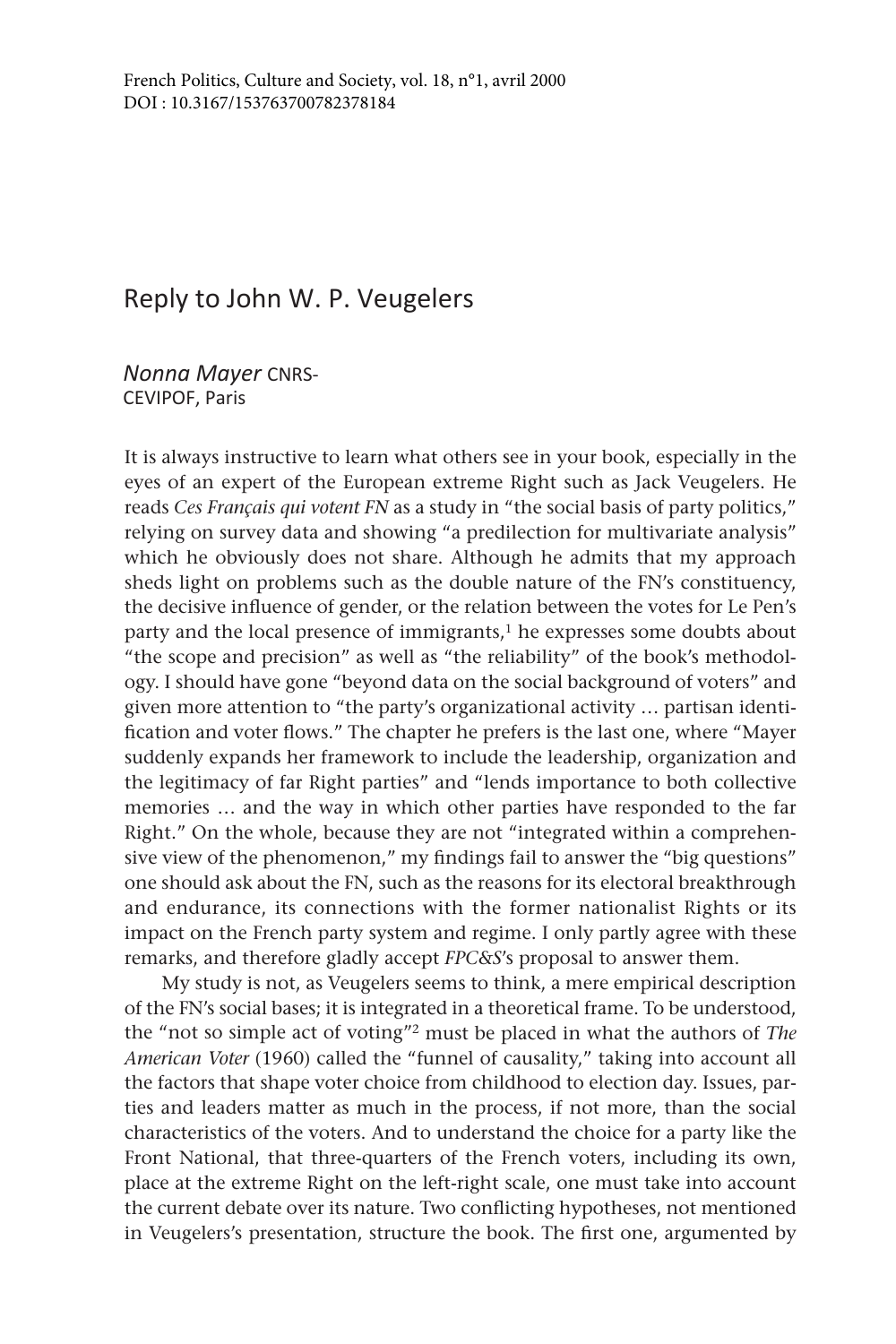authors such as Von Beyme, Merkl and Weinberg or Falter, places the FN and similar European parties developing in Europe in continuity with fascism and nazism, and explains electoral support for such parties by the classical factors associated with right-wing extremism: authoritarianism and ethnocentrism, social isolation, lack of education and "simplism," socioeconomic deprivation.3 Extremism is thus seen as a "normal pathological condition of our societies,"4 likely to reappear periodically. The second line of explanation, on the contrary, stresses the differences between these parties and pre-war fascisms, seeing them as a "new" and enduring Right *sui generis*, symmetrical with the "new" Left, both children of political and ideological changes brought about by the transition from industrial to post-industrial society.<sup>5</sup>

The first six chapters of the book explore the right-wing extremism hypothesis and focus indeed on the characteristics of potential FN voters, measuring to what extent their position on the left-right scale, authoritarianism, simplism, lack of social and religious ties, working class status, and being a man, are predictors of a vote for the FN. But the next five chapters link this vote to what makes the FN different from the previous French extreme Rights, namely value and issue change, party strategies, and leadership and more generally the factors on the "supply" side of politics. They show that Le Pen's charisma, the growing visibility of his party, and the way it stresses the immigration issue also influence votes, even more than the social characteristics of the voters or their authoritarianism.

Now what about the data? Most of the studies devoted to the FN's voters are based on commercial opinion polls, drawn from small samples (N=1000), which are not reliable for the study of such a small group of voters. For not only are the scores of Le Pen and his party, even at their peak, relatively low, but a large part of their supporters still refuse to declare such a vote because of the moral reprobation attached to it. In the 1997 national elections, for instance, FN candidates drew just over 15 percent of valid votes, but the average proportion of self-declared FN voters was approximately 7 percent. This leaves us, once we take into account the voters who did not go to the polls or refused to answer (one third of the sample on average), with some 50 FN voters in the total sample.<sup>6</sup> By contrast, the three CEVIPOF surveys I used in my book, conducted with samples of three to four thousand voters, after the presidential elections of 1988 and 1995 and between the two rounds of the 1997 parliamentary elections, are infinitely more reliable.

Veugelers objects though, rightly, that I thus leave aside other important elections, those prior to 1988, which allowed the FN's electoral breakthrough, and the parliamentary national elections of 1986, 1988 and 1993. However, I am less interested in the electoral take-off of Le Pen's party, which has already been thoroughly studied by authors such as Camus, Birenbaum or Perrineau,<sup>7</sup> than in its electoral anchorage, which took place precisely during the period studied. Moreover, the three elections considered are particularly significant because they are turning points. First the FN progressed among middle-class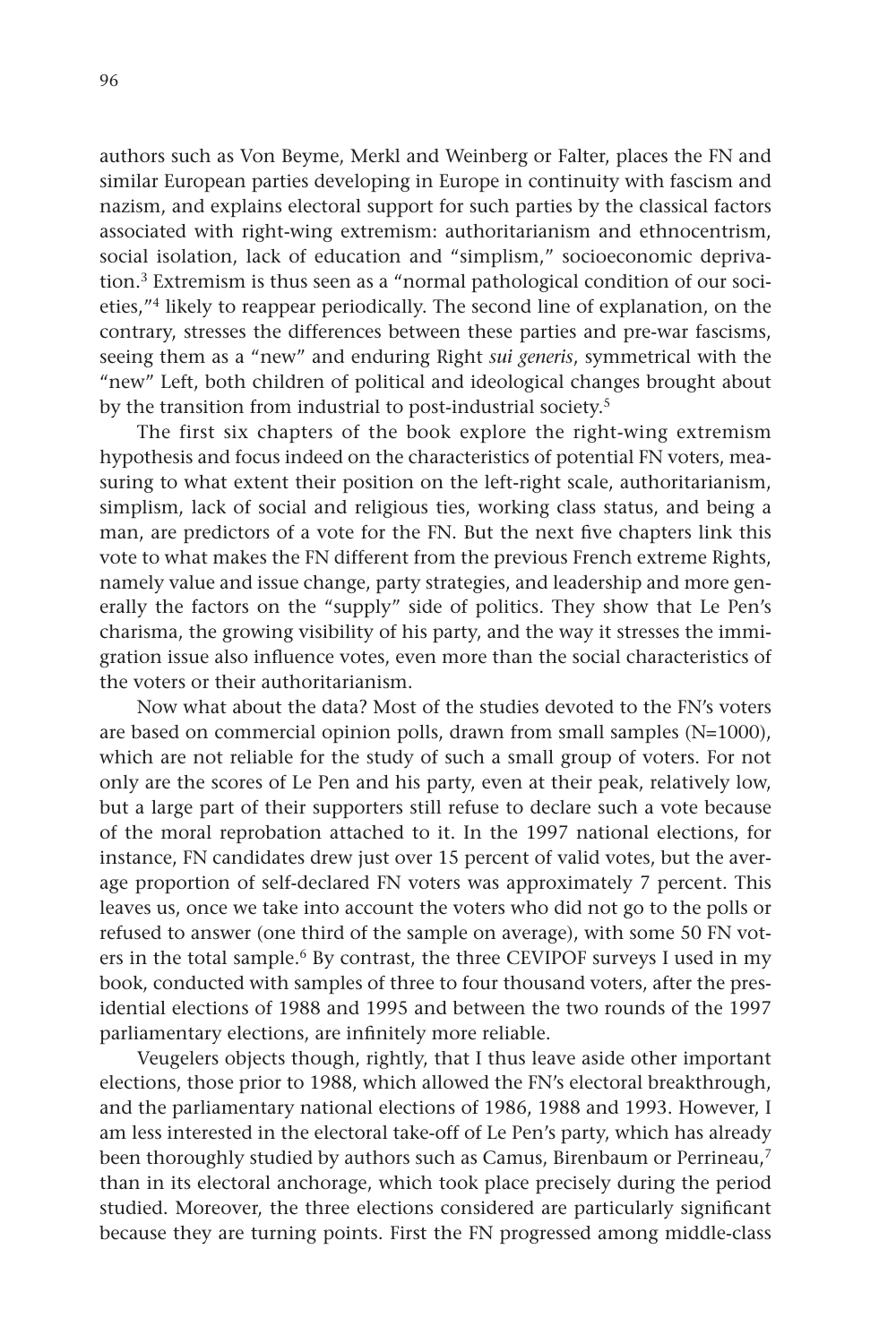voters, then among working-class voters. According to SOFRES regular postelectoral surveys since 1984, the 1988 presidential election marks the peak of Le Pen's appeal to shopkeepers and artisans.<sup>8</sup> His score rose to 27 percent, compared with 17 percent in the 1984 European elections and fell again to 14 percent in the 1995 presidential election. Conversely, his influence on the working-class increased gradually, reaching a record 30 percent in the presidential election of 1995 (compared with 16 percent in 1988 and 8 percent in 1984), a phenomenon that Pascal Perrineau has labeled "gaucho-lepénisme" because the working-class was the traditional constituency of the Left, and that I prefer to call "ouvriéro-lepénisme" because the majority of these FN blue-collar voters are not, or never were, left-wingers.<sup>9</sup> By 1997 each of the two groups gave the same amount of votes to the FN candidates (26 percent among shopkeepers and 24 percent among the workers).

Veugelers also objects that I move back and forth between presidential and parliamentary elections, which are "not directly comparable." Of course these are elections of different nature: the presidential one is more personalized and far more mobilizing. He is also right to recall that in the 1988 presidential election Le Pen drew four and one-half million votes while in the following parliamentary elections the party candidates got only two and onehalf million. But that should not mean that one cannot compare them. Gradually, the level of parliamentary voting for the FN has caught up with the presidential voting for Le Pen, reaching the threshold of 15 percent for the first time in the 1997 parliamentary elections. It is interesting to check if the same factors that predict the Le Pen vote of 1988 and 1995 also predict the 1997 FN vote. The answer is yes, partly. A logistic regression using exactly the same variables for the three surveys shows that the basic ingredients of rightwing extremism do not change. Regardless of the election, the lack of ties with the existing parties, affinities with the FN, the level of authoritarianismethnocentrism, gender, and the lack of education are the best predictors of such a vote. However, there are also changes that reveal a shift among the party base. Since 1995, social class, religious practice, and political alienation have also become statistically significant predictors: support for the FN has risen among voters who belong to the working class, are detached from Catholicism, and criticize the way democracy functions. The trend continues in 1997. As a matter of fact, there are more differences between the two presidential elections than between the 1995 presidential and the 1997 parliamentary elections. What could be different, though, in a presidential race, is the impact of Le Pen's personality. In 1995, a question about the feeling of sympathy for him, measured on a thermometer graded from zero to one hundred, shows that although he is the most disliked of French party leaders (45 percent give him a zero), he attracts more sympathizers than voters, and that sympathy is more predictive than any other variable, even proximity with the FN.

Veugelers then asserts that "in two areas—the effect of education and the nature of voter beliefs—Mayer's interpretations do not fit with her findings."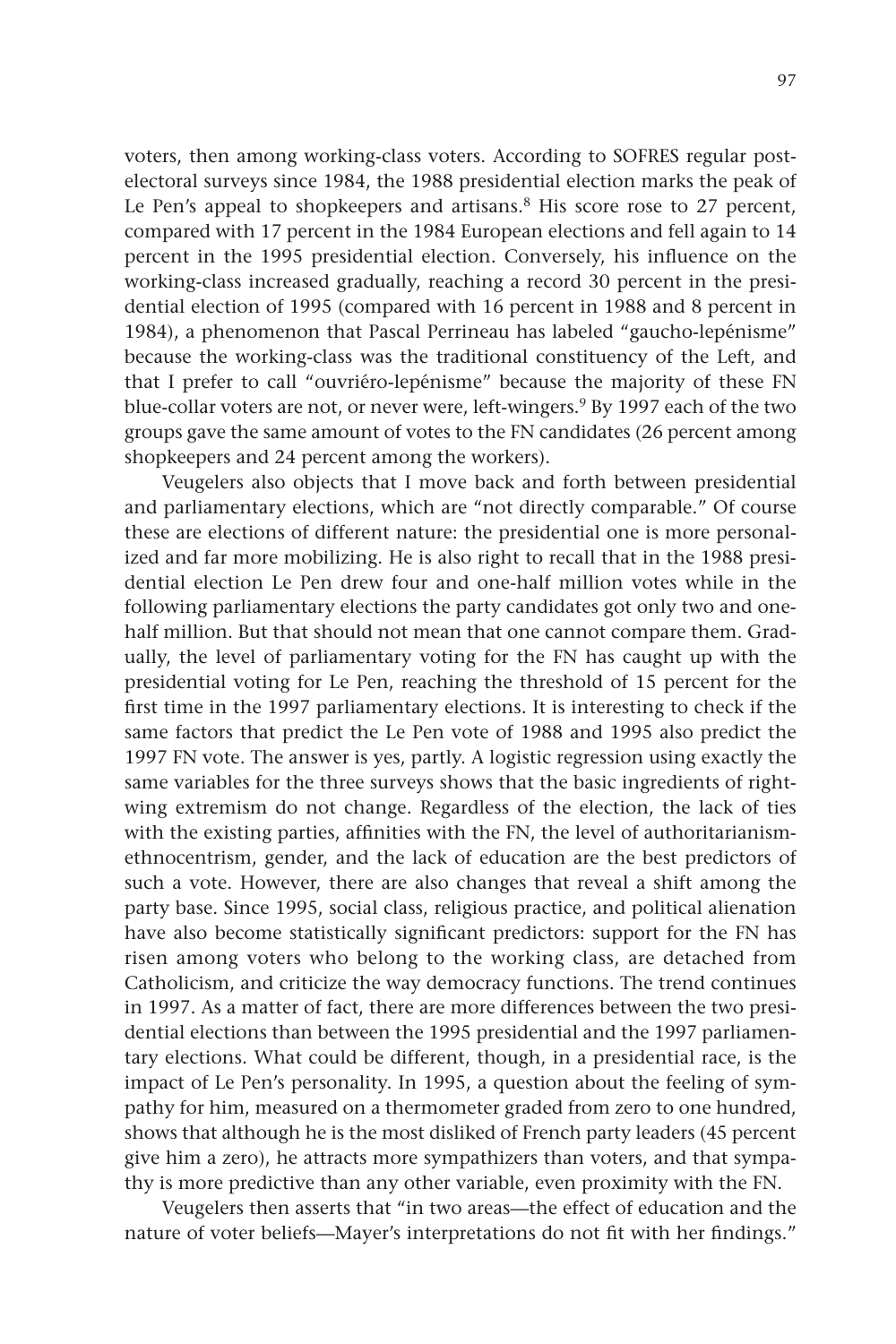He first questions the existence of a "linear" relationship between education and support for the FN. Before Lipset, Samuel Stouffer's book *Communism, Conformity and Civil Liberties*<sup>10</sup> showed the immunizing effect of education against prejudice and intolerance. In the same line of thought, I show that in the three elections studied, the more educated the voter, the less likely he or she is to vote for the FN and its simplistic anti-immigrant platform, regardless of sex, class, religion or age. Today in France, the dividing line runs between those who have the *baccalauréat* or a higher degree and those who do not. In the latter group, FN's scores are roughly twice as high. But the relation is far from linear. Among the least educated, those who went to technical school are more likely to agree with the FN's ethnocentric ideas. This finding can be explained by the nature of the education they receive, oriented primarily towards learning a specific skill, and less mind-opening than general studies. It could, especially among the younger voters, also reflect their frustrations, for the degrees they will earn are less highly regarded and less likely to give them job opportunities in a society where without the "bac" there is no future. In addition, there is another distinct group of voters, the minority who place themselves on the very far right of the left-right scale. They form a hard core of convinced and dedicated extreme-right wing leaners, among whom the probability to vote for the FN, on the contrary, rises with the level of education. Thus, the relationship between level of education and voting for Le Pen or his party is complex, confirming the dual nature of his support. It can be a sophisticated, ideological, extreme-right FN vote on the one hand, and a simplistic, anti-immigrant, protest vote on the other.

The second area where Veugelers questions my interpretation is the "reactionary"—anti-postmaterialist, anti-permissive and anti-social-libertarian values—dimension of such a vote and there I do not follow him. He is absolutely right to point to the differences between the socially and morally conservative right-wing voters of the FN and the more laxist, irreligious and anticonformist "ninists." However, this is exactly what I try to show in chapter 12, about the "two electorates" of the FN. Socially, politically, and culturally, they belong to different worlds. One definitely cannot put these voters in the same bag, and I do not. The "silent counter revolution" theory—the idea that the permissive values of the 1960s foster a conservative reaction, developed by authors such as Ignazi-is only halfway true<sup>11</sup>.

Lastly, he sets apart the final comparative chapter of the book, as if it were of a different nature: "Mayer suspends the analytical focus and methodology that underpin the rest of her book" and some "narrow-minded" people might even say that she "ought to have driven the nail home by showing that what applies to France also applies elsewhere." There again, this is precisely what I tried to do. Although there was no first-hand comparative data available, I relied on similar survey research done by Swyngedouw, Billiett, and de Witte in Belgium, Falter in Germany, and many others. Furthermore, I show that basically, in most European countries, extreme-right wing parties, con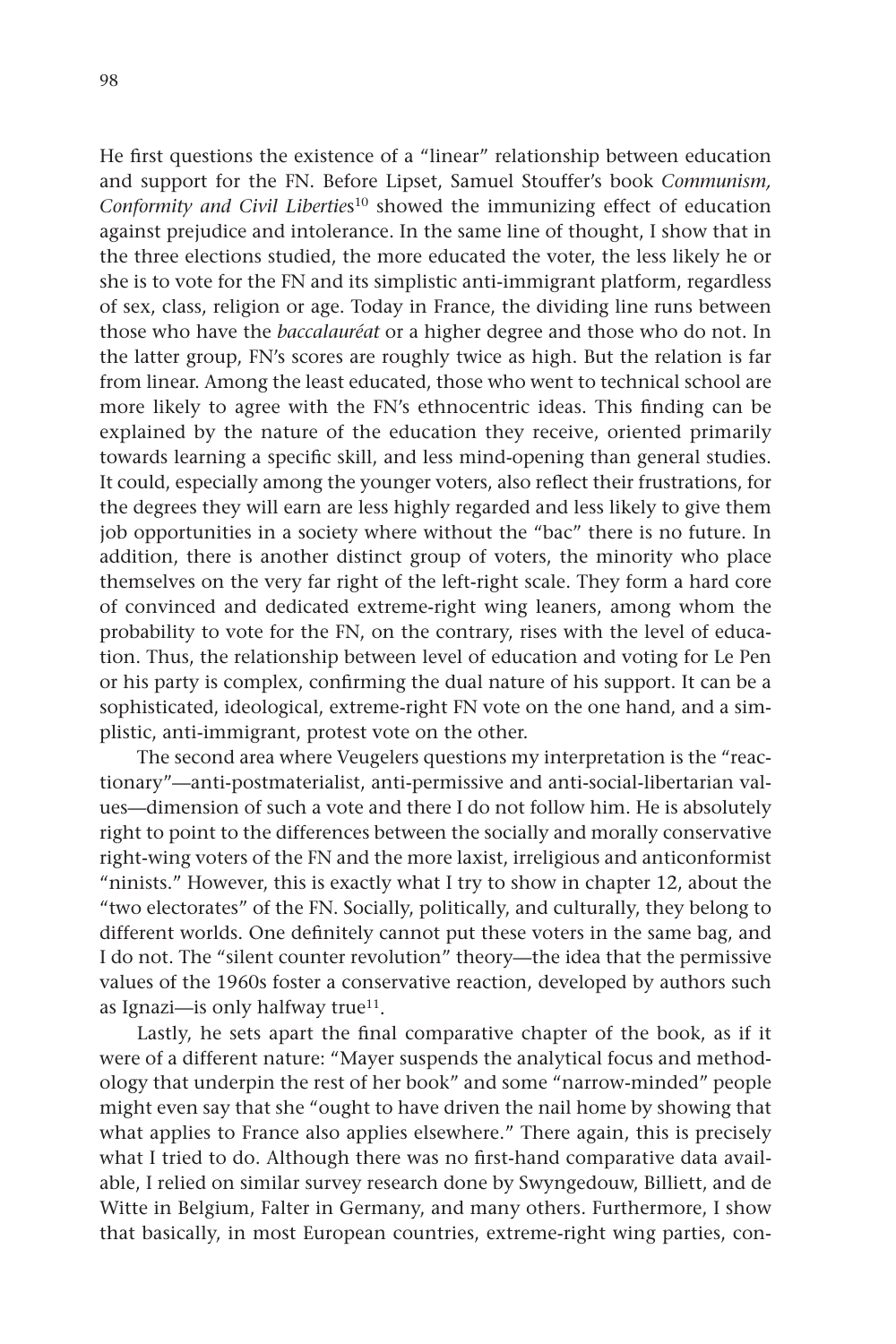sidered as such, attract the same kind of voters: mostly young, male, uneducated, detached from religion and increasingly working-class. If some of these parties have taken off electorally and others have not, it is because of their unequal ability to promote political resources: leadership, party organization, alliances, and political legitimacy. In 1997, the French FN was among the champions of the European extreme Rights. It benefited from the charisma of its leader, Jean-Marie Le Pen, and the strength of the party organization renovated by its delegate general, Bruno Mégret, from the impact of its clearcut program, and the divisions of its opponents. Indeed, the recent collapse of the French Front National, *a contrario*, confirms this interpretation. The electoral extreme right-wing "potential" is still there, but the split deprived the party of its resources and thus brought the French extreme Right back to its level of the 1980's. Veugelers is right: the social base of party politics does not explain everything.

#### **Notes**

- 1. Incidentally, the term "non-whites" used by Veugelers is not appropriate in the French context. In France, because of its colonial history, the word "immigrant" is synonymous with Arabs, and specifically, "Maghrébins," the largest group among immigrants.
- 2. Russell J. Dalton and Martin P. Wattenberg, "The Not So Simple Act of Voting," in Ada W. Finifter ed.*, The State of the Discipline* 2 (Washington: APSA, 1993), p. 193-218.
- 3. Jürgen W. Falter, Hans-Gerd Jaschke, and Jürgen R. Winkler, *Rechtsextremismus. Ergebnisse und Perspektiven der Forschung* (Opladen: Wesdeutscher Verlag, 1996); Peter H. Merkl and Leonard Weinberg, *The Revival of Right-Wing Extremism in the Nineties* (London: Frank Cass, 1997); Klaus Von Beyme ed., *Right-Wing Extremism in Western Europe* (London: Frank Cass 1988).
- 4. The expression is taken from Hans Dieter Klingemann and Erwin Scheuch. See "Theorie des Rechtsradikalismus in westlichen Industriegesellschaften," *Hamburger Jahrbüch für Wirtschafts und Gesellschaftspolitik* 12 (1967): 11-29.
- 5. See Piero Ignazi, "The Silent Counter-Revolution. Hypotheses on the Emergence of Extreme Right-Wing Parties in Europe," *European Journal of Political Research*, 22, 3 (July 1992): 3-34; Hans-Georg Betz and Stefan Immerfall, *The New Politics of the Right. Neo-Populist Parties and Movements in Established Democracies* (New York: Saint Martin's Press, 1998); Hans-Georg Betz, *Radical Right-Wing Populism in Western Europe* (New York: Saint Martin's Press, 1994); Herbert Kitschelt and Anthony G. McGann, *The Radical Right in Western Europe: A Comparative Analysis* (Ann Arbor, MI: U. of Michigan Press, 1995).
- 6. It is the same in the 1988 regional elections. See Daniel Boy and Jean Chiche, "La qualité des enquêtes d'intention de vote," *SOFRES Opinion publique 1999* (Paris: Seuil, 1999), p. 252.